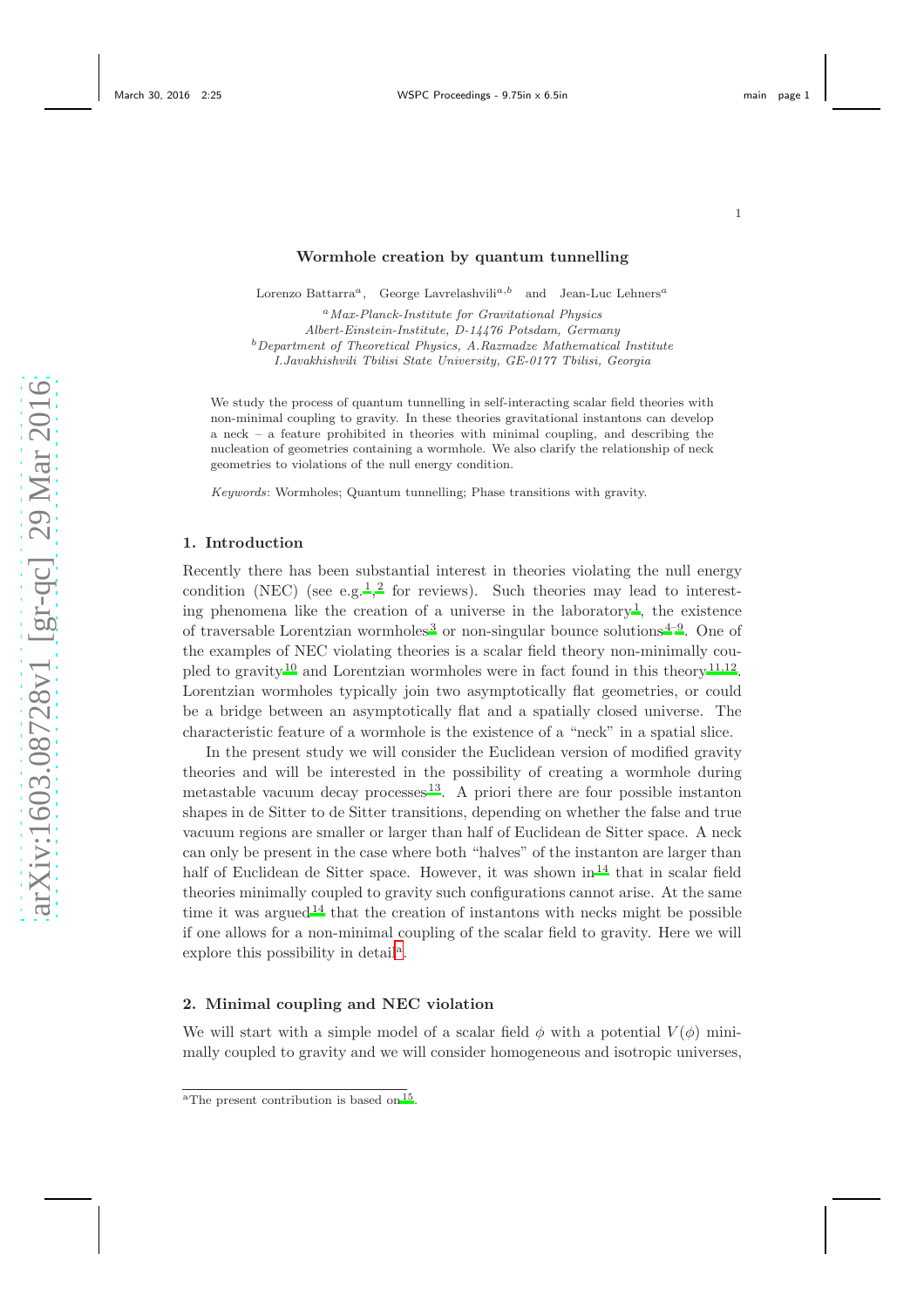described by the metric

$$
ds^{2} = -dt^{2} + a^{2}(t)\gamma_{ij}^{K}dx^{i}dx^{j} = -dt^{2} + a^{2}(t)[\frac{dr^{2}}{1 - Kr^{2}} + r^{2}d\theta^{2} + r^{2}\sin^{2}(\theta)d\varphi^{2}].
$$
 (1)

In what follows we will only be interested in the  $K = +1$  case, but for clarity we will write  $K$  out explicitly in this section. The energy momentum tensor is given by  $T_{00} = \rho_s$ ,  $T_{ij} = a^2 \gamma_{ij}^K p_s$ , where the energy density and the pressure are given respectively by

<span id="page-1-1"></span>
$$
\rho_s = \frac{1}{2} \left( \frac{d\phi}{dt} \right)^2 + V \,, \quad p_s = \frac{1}{2} \left( \frac{d\phi}{dt} \right)^2 - V \,. \tag{2}
$$

The null energy condition (NEC)  $T_{\mu\nu}n^{\mu}n^{\nu} > 0$ , with  $n_{\mu}$  being a null vector,  $n_{\mu}n^{\mu} =$ 0, then reduces to the requirement

<span id="page-1-0"></span>
$$
\rho_s + p_s > 0 \tag{3}
$$

The equations of motion (Friedmann equations) can be written in the form

$$
H^{2} = \frac{\kappa}{3}\rho_{s} - \frac{K}{a^{2}} , \quad \frac{dH}{dt} = -\frac{\kappa}{2}(\rho_{s} + p_{s}) + \frac{K}{a^{2}} , \tag{4}
$$

where  $H \equiv (da/dt)/a$  and  $\kappa$  is the reduced Newton's constant. Tunnelling can be described by performing an analytic continuation to Euclidean time, with  $t = -i\overline{\lambda}$ . Then the metric and scalar field are of the form  $d\bar{s}_E^2 = d\bar{\lambda}^2 + \bar{\rho}^2 d\Omega_3^2$ ,  $\bar{\phi} = \bar{\phi}(\bar{\lambda})$ , where  $\bar{\rho}(\bar{\lambda}) \equiv a(it)$ . Note that the Euclidean version of the NEC condition Eq. [\(3\)](#page-1-0) reverses sign:

<span id="page-1-2"></span>
$$
\rho_s^E + p_s^E < 0 \tag{5}
$$

where the Euclidean energy density and pressure are obtained by analytic continua-tion of Eq. [\(2\)](#page-1-1),  $\rho_s^E = -\frac{1}{2} \left(\frac{d\phi}{d\lambda}\right)^2 + V$ ,  $p_s^E = -\frac{1}{2} \left(\frac{d\phi}{d\lambda}\right)^2 - V$ . The Euclidean versions of the Friedmann equations read  $H_E^2 = -\frac{\kappa}{3}\rho_s^E + \frac{K}{a^2}$ ,  $\frac{dH_E}{d\lambda} = \frac{\kappa}{2}(\rho_s^E + p_s^E) - \frac{K}{a^2}$ , where  $H_E = (d\bar{\rho}/d\bar{\lambda})/\bar{\rho}$ . At the putative neck of an instanton, i.e. at a local minimum of  $\bar{\rho}(\bar{\lambda})$ , we have  $H_E = 0$  and would need  $\frac{dH_E}{d\lambda} > 0$ , which, in view of the second (Euclidean) Friedmann equation, is impossible if the "NEC" condition Eq. [\(5\)](#page-1-2) is fulfilled. Thus we can see that  $(O(4)$  symmetric) instantons in theories whose Lorentzian counterpart satisfies the NEC cannot have a neck.

### 3. Modified gravity: Einstein and Jordan frames

The arguments of the previous section motivate us to study theories in which the scalar field is non-minimally coupled to gravity. In particular, we will be interested in the theory defined by the Euclidean action

<span id="page-1-3"></span>
$$
S_E = \int d^4x \sqrt{g} \left( -\frac{1}{2\kappa} f(\phi) R + \frac{1}{2} \nabla_\mu \phi \nabla^\mu \phi + V(\phi) \right) + S_m(\psi_m, g_{\mu\nu}) ,\qquad (6)
$$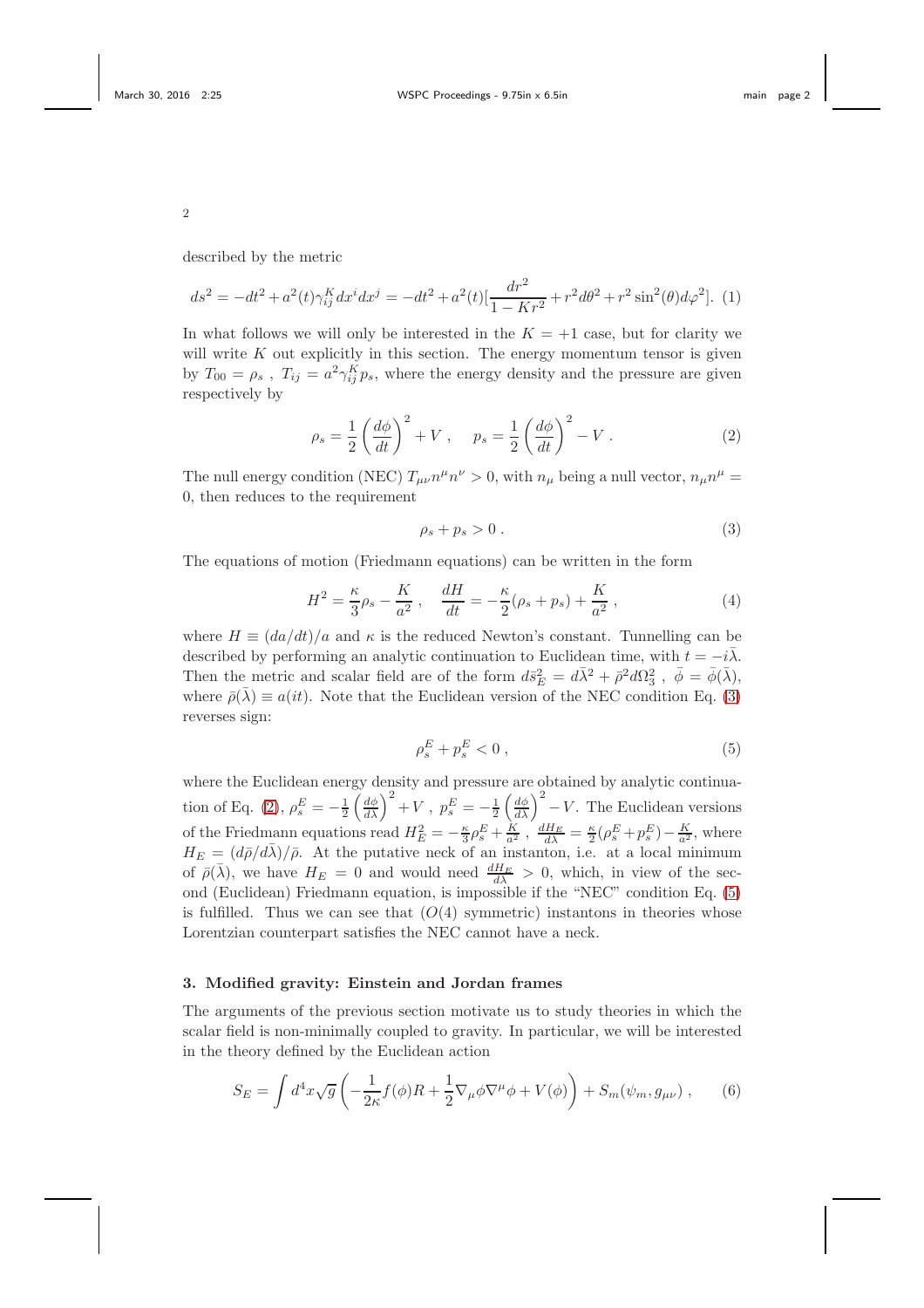where the matter action  $S_m$  depends on matter fields  $\psi_m$ , which we assume to couple to the physical metric  $g_{\mu\nu}^{16}$  $g_{\mu\nu}^{16}$  $g_{\mu\nu}^{16}$ . With the conformal transformation and field redefinition

<span id="page-2-1"></span>
$$
g_{\mu\nu} \equiv f^{-1} \bar{g}_{\mu\nu} , \quad \frac{d\bar{\phi}}{d\phi} \equiv \frac{\sqrt{f + \frac{3}{2\kappa} f_{,\phi}^2}}{f} , \tag{7}
$$

we obtain the action in Einstein frame,

<span id="page-2-0"></span>
$$
S_E = \int d^4x \sqrt{\bar{g}} \left( -\frac{1}{2\kappa} \bar{R} + \frac{1}{2} \bar{\nabla}_{\mu} \bar{\phi} \bar{\nabla}^{\mu} \bar{\phi} + \bar{V} \right) + S_m(\psi_m, f^{-1} \bar{g}_{\mu\nu}), \tag{8}
$$

where  $\bar{V} = V (\phi(\bar{\phi}))/f^2$ . At the level of classical solutions, this means that if  $ds^2 = d\lambda^2 + \rho^2(\lambda)d\Omega_3^2$ ,  $\phi = \phi(\lambda)$ , is a solution in Jordan frame [\(6\)](#page-1-3), then  $ds^2 =$  $d\bar{\lambda}^2 + f(\phi(\bar{\lambda}))\rho^2(\bar{\lambda})d\Omega_3^2$ ,  $\bar{\phi} = \bar{\phi}(\phi(\bar{\lambda}))$ , is a solution in Einstein frame [\(8\)](#page-2-0) provided that  $\bar{\phi}(\phi)$  is specified (up to an irrelevant integration constant) by [\(7\)](#page-2-1) and  $\frac{d\bar{\lambda}}{d\lambda}$  =  $f^{1/2}$ . In particular, this means that the two "scale factors" are related by

<span id="page-2-4"></span>
$$
\rho = \frac{\bar{\rho}}{f^{1/2}} \,. \tag{9}
$$

This implies that, if  $\bar{\rho}$  is a "normal" instanton with only one extremum (local maximum) and the function  $f$  has a sufficiently sharp local maximum, the profile of the instanton in the Jordan frame can develop a neck.

## 4. Non-minimal coupling: model and field equations

For specificity we will choose  $f(\phi) = 1 - \kappa \xi \phi^2$ , i.e. we will consider the Euclidean theory with action

$$
S_E = \int d^4x \sqrt{g} \left( -\frac{1}{2\kappa} R + \frac{1}{2} \nabla_\mu \phi \nabla^\mu \phi + V(\phi) + \frac{\xi}{2} \phi^2 R \right),\tag{10}
$$

where  $\xi$  is dimensionless parameter. Varying this action w.r.t.  $\phi$  and the metric leads to the scalar field equation

$$
\nabla_{\mu}\nabla^{\mu}\phi - \xi R\phi = \frac{dV}{d\phi} , \qquad (11)
$$

and the gravity equations

<span id="page-2-2"></span>
$$
R_{\mu\nu} - \frac{1}{2}g_{\mu\nu}R = \tilde{\kappa}T_{\mu\nu} - \tilde{\kappa}\xi(\nabla_{\mu}\nabla_{\nu} - g_{\mu\nu}\nabla_{\lambda}\nabla^{\lambda})\phi^2 , \qquad (12)
$$

where  $\tilde{\kappa} \equiv \frac{\kappa}{1 - \kappa \xi \phi^2}$  is the effective gravitational constant and the minimally coupled energy momentum tensor is given by  $T_{\mu\nu} = \nabla_{\mu}\phi\nabla_{\nu}\phi - \frac{1}{2}g_{\mu\nu}\nabla_{\lambda}\phi\nabla^{\lambda}\phi - g_{\mu\nu}V(\phi)$ . Assuming  $O(4)$ –symmetry, and introducing the notation  $\dot{=} d/d\lambda$ , the equations of motion can be rewritten in a form that is convenient for numerical integration:

<span id="page-2-3"></span>
$$
\ddot{\phi} + 3\frac{\dot{\rho}}{\rho}\dot{\phi} - \frac{\kappa\xi\phi}{1 - \kappa\xi(1 - 6\xi)\phi^2} [4V - 6\xi\phi \frac{dV}{d\phi} + (1 - 6\xi)\dot{\phi}^2] = \frac{dV}{d\phi},\qquad(13)
$$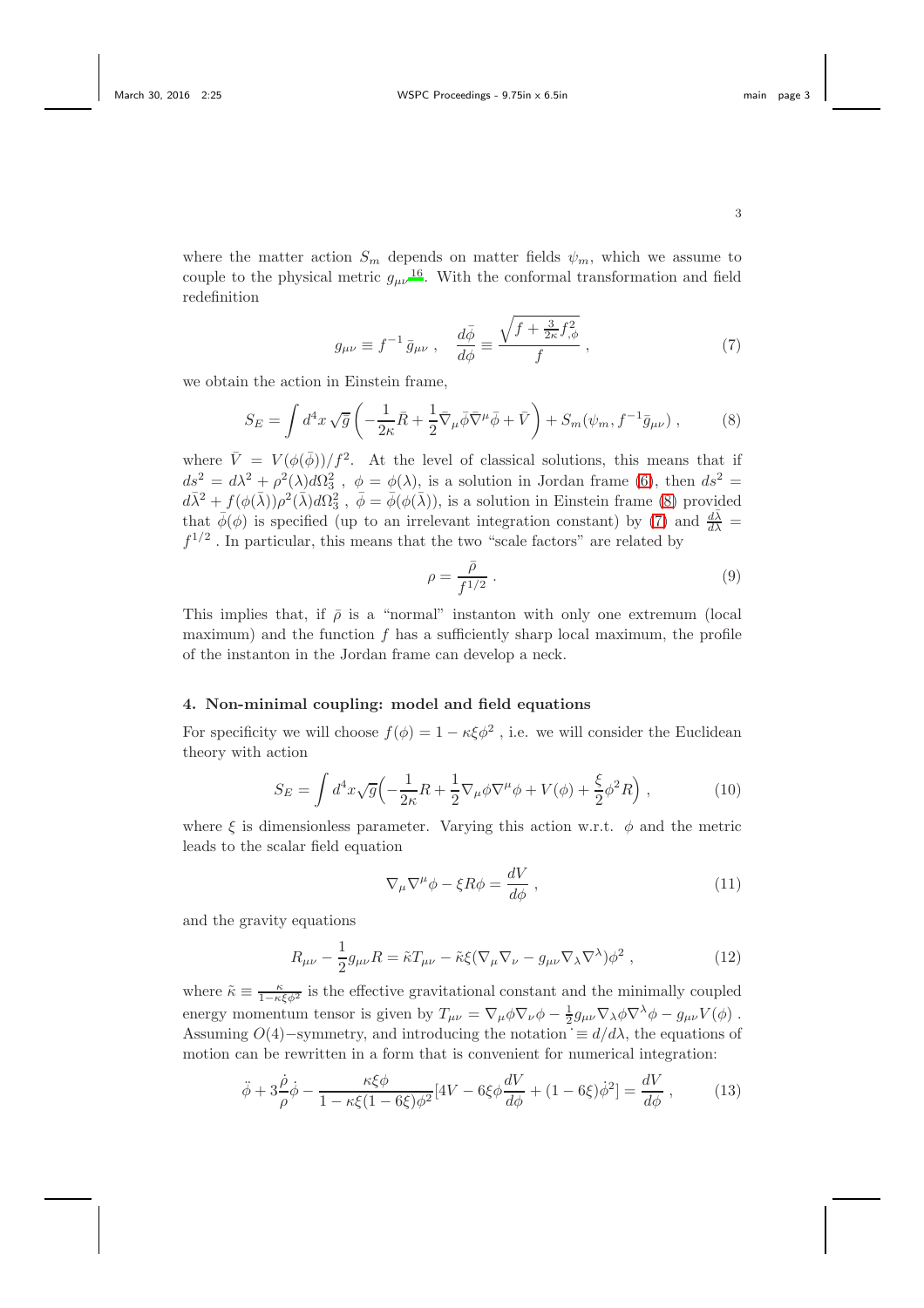<span id="page-3-0"></span>
$$
\ddot{\rho} = -\frac{\tilde{\kappa}\rho}{3} \Big( \left( 1 - \frac{3\xi}{1 - \kappa\xi(1 - 6\xi)\phi^2} \right) \dot{\phi}^2 + \frac{1 - \kappa\xi(1 + 6\xi)\phi^2}{1 - \kappa\xi(1 - 6\xi)\phi^2} V + 6\xi \frac{\dot{\rho}}{\rho} \phi \dot{\phi} - \frac{3\xi(1 - \kappa\xi\phi^2)}{1 - \kappa\xi(1 - 6\xi)\phi^2} \phi \frac{dV}{d\phi} \Big) .
$$
(14)

Note that the rhs of Eqs. [\(12\)](#page-2-2) allow us to find the Euclidean energy density and pressure for a non-minimally coupled scalar field as

$$
\rho_{\xi}^{E} = \tilde{\kappa} \left( -\frac{1}{2} \left( \frac{d\phi}{d\lambda} \right)^{2} + V - 3\xi H_{E} \frac{d(\phi^{2})}{d\lambda} \right) , \qquad (15)
$$

$$
p_{\xi}^{E} = \tilde{\kappa} \left( -\frac{1}{2} \left( \frac{d\phi}{d\lambda} \right)^{2} - V + \xi \frac{d^{2}(\phi^{2})}{d\lambda^{2}} + 2\xi H_{E} \frac{d(\phi^{2})}{d\lambda} \right) . \tag{16}
$$

Thus we see that now the Euclidean NEC,  $\rho_{\xi}^{E} + p_{\xi}^{E} < 0 \quad \leftrightarrow \quad -\left(\frac{d\phi}{d\lambda}\right)^{2} + \xi \frac{d^{2}(\phi^{2})}{d\lambda^{2}} \xi H_E \frac{d(\phi^2)}{d\lambda} < 0$ , has the possibility of being violated if  $\xi \neq 0$ . Such violations due to non-minimal coupling were previously discussed e.g. in <sup>[10](#page-5-5)[,12](#page-5-7)[,17](#page-5-11)</sup>.

We will now assume that the potential  $V(\phi)$  is positive and has two nondegenerate local minima at  $\phi = \phi_{\text{tv}}$  and  $\phi = \phi_{\text{fv}}$ , with  $V(\phi_{\text{fv}}) > V(\phi_{\text{tv}})$ , as well as a local maximum for some  $\phi = \phi_{\text{top}}$ , with  $\phi_{\text{fv}} < \phi_{\text{top}} < \phi_{\text{tv}}$ . The Euclidean solution describing vacuum decay at  $\lambda = 0$  satisfies the conditions

<span id="page-3-1"></span>
$$
\phi(0) = \phi_0,
$$
  $\dot{\phi}(0) = 0,$   $\rho(0) = 0,$   $\dot{\rho}(0) = 1,$  (17)

and similar behaviour at the other end of the instanton, at some  $\lambda = \lambda_{max}^{15}$  $\lambda = \lambda_{max}^{15}$  $\lambda = \lambda_{max}^{15}$ .

### 5. Numerical Examples

For our numerical examples, we will consider the potential parameterised as:

<span id="page-3-2"></span>
$$
V(\phi) = \Lambda + \frac{1}{2}\mu\phi^2 + \frac{1}{3}\beta_3\phi^3 + \frac{1}{4}\beta_4\phi^4 + A e^{-\alpha\phi^2},
$$
\n(18)

We have chosen the following values for the constants appearing in  $S_E$ ,  $\kappa = 0.1$ ,  $\xi =$ 3,  $\Lambda = 0.1$ ,  $\mu = 1.0$ ,  $\beta_3 = -0.25$ ,  $\beta_4 = 0.1$ ,  $A = 3.0$ ,  $\alpha = 2.0$ . We have integrated Eqs. [\(13\)](#page-2-3) and [\(14\)](#page-3-0) numerically with the boundary conditions Eqs. [\(17\)](#page-3-1) and indeed found that instantons in this theory can have a neck. An example of an instanton with neck is shown in Fig. [1.](#page-4-0) The scalar field has a characteristic kink profile while the scale factor  $\rho$  develops a neck in the small  $\phi$  region, where the suppression due to the factor  $f^{-1/2}$  in Eq. [\(9\)](#page-2-4) is the largest. Note that in this potential one can also find oscillating instantons  $18-22$  $18-22$ , in which the scalar field oscillates several times back and forth between the two sides of the potential barrier. An example of a twice oscillating instanton is shown in Fig. [2.](#page-4-1) In this case the scalar field profile has two nodes and the scale factor acquires a "hump" instead of a neck. We should remark that, as already anticipated in  $^{14}$  $^{14}$  $^{14}$ , in order for these special features to arise the potential must contain a rather sharp barrier between the two local minima – it is for this reason that we included a Gaussian term in our definition of the potential in Eq. [\(18\)](#page-3-2).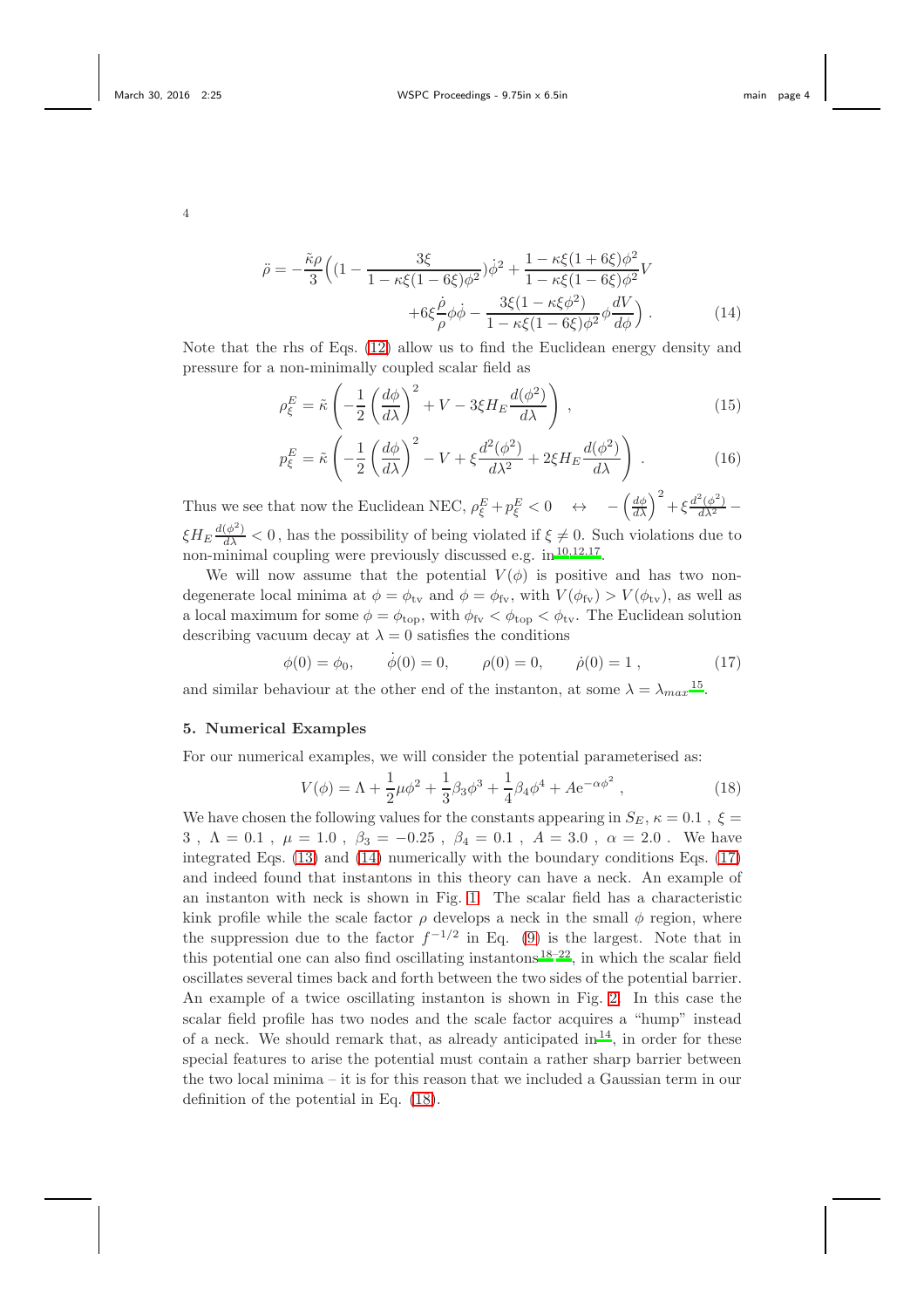

<span id="page-4-0"></span>Fig. 1. The field profiles (scale factor on the left, scalar field on the right) for our example of an instanton with a neck.



<span id="page-4-1"></span>Fig. 2. The field profiles (scale factor on the left, scalar field on the right) for our oscillating instanton example. The scalar field profile now leads to a hump in the scale factor, rather than a neck.

# 6. Concluding Remarks

We have shown that instantons with necks can be produced as a result of quantum tunnelling in the decay of a metastable vacuum in scalar field theories with nonminimal coupling to gravity (while they cannot be produced in the case of minimal coupling). After bubble materialisation, such neck geometries lead to two regions of the universe that are separated by a wormhole. However, in contrast to the